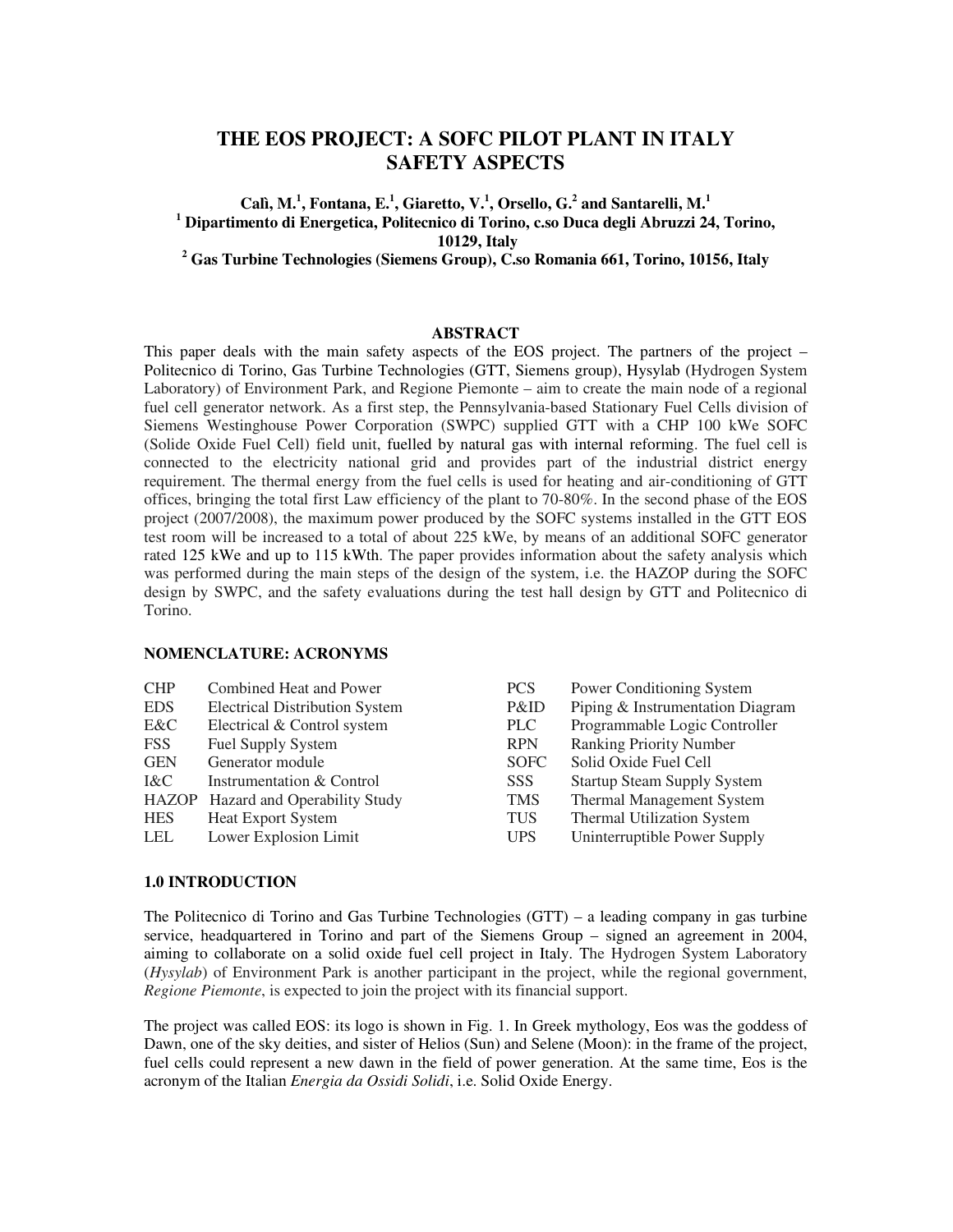

Figure 1. The EOS logo.

The project foresees four years of work (2004-2008). As a first phase of the program, the Pennsylvania-based Stationary Fuel Cells division of Siemens Westinghouse Power Corporation supplied GTT with a 100 kWe, 65 kWth, combined heat and power Solid Oxide Fuel Cell (SOFC) system, fuelled by natural gas with internal reforming (CHP 100). This unit was installed in April 2005 in the GTT former gas turbines test room, which until a few years ago was used to test large Fiat gas turbines, and was converted into a SOFC test hall.

SOFC is an emerging cogeneration technology that has been applied successfully in Japan, USA and some other countries of the European Union [1,2,3]. The interest is especially affirmed by the several R&D activities around the world. The Department of Energy (DOE) of United States has recently started a research project (SECA, Solid State Energy Conversion Alliance) with the purpose of increasing the power density, to reduce the manufacturing costs and to encourage commercially costeffective prototypes; the European Union, through the European Hydrogen and Fuel Cell Technology Platform: Strategic Research Agenda (January 2005), indicates the SOFC as a priority choice for stationary applications.

The SOFCs are receiving considerable interest especially for the stationary applications. The reduction of activation polarization, the elimination of expensive catalysts, the potential integration with cogeneration systems and the possibility to be supplied with some conventional fuels are interesting technical challenges. This technology allows the recovery of waste heat, available at a temperature which depends on the Balance of Plant (BoP) configuration (from around 300°C up to 1000°C), which can be used in the production of steam, hot or cold water/air, depending on the associated recuperation equipment [4,5,6,7]. The advantages of the technology is linked also to the low pollutant emission values in operation: at design conditions (current density of 200 mA/cm<sup>2</sup>, corresponding to 500 A, and 109 kWe) the  $CO_2$  emissions account for 0.49 kg/kWh (compared to the value of 0.75 kg/kWh obtained by a natural gas fedmicro-turbine of the same power), the  $NO<sub>X</sub>$  for less than 0.5 ppmv, while the  $SO<sub>2</sub>$  and  $CO$  are not detectable.

This SOFC CHP unit was previously operating both in The Netherlands and in Germany. The generator stack degradation has been demonstrated at less than 0.1%/1000 h of operation, with the life expectancy of the generator cells expected to be a minimum of 40000 h. The system availability of the CHP system is anticipated to be above 98%, and the electrical efficiency was demonstrated at 46%, with an overall first Law system efficiency of 70–80% when process heat is utilized. This SOFC CHP 100 unit showed high reliability. It was overhauled and improved in Pittsburgh, before being sent to Italy.

In the second phase of the EOS Program, the maximum power produced by the SOFC systems installed in the GTT EOS test room will be increased to a total of about 225 kWe by means of an additional SOFC generator rated 125 kWe and up to 115 kWth. This system will be delivered in 2007 and will be tested until the end of the project. At that time, the SOFC system will provide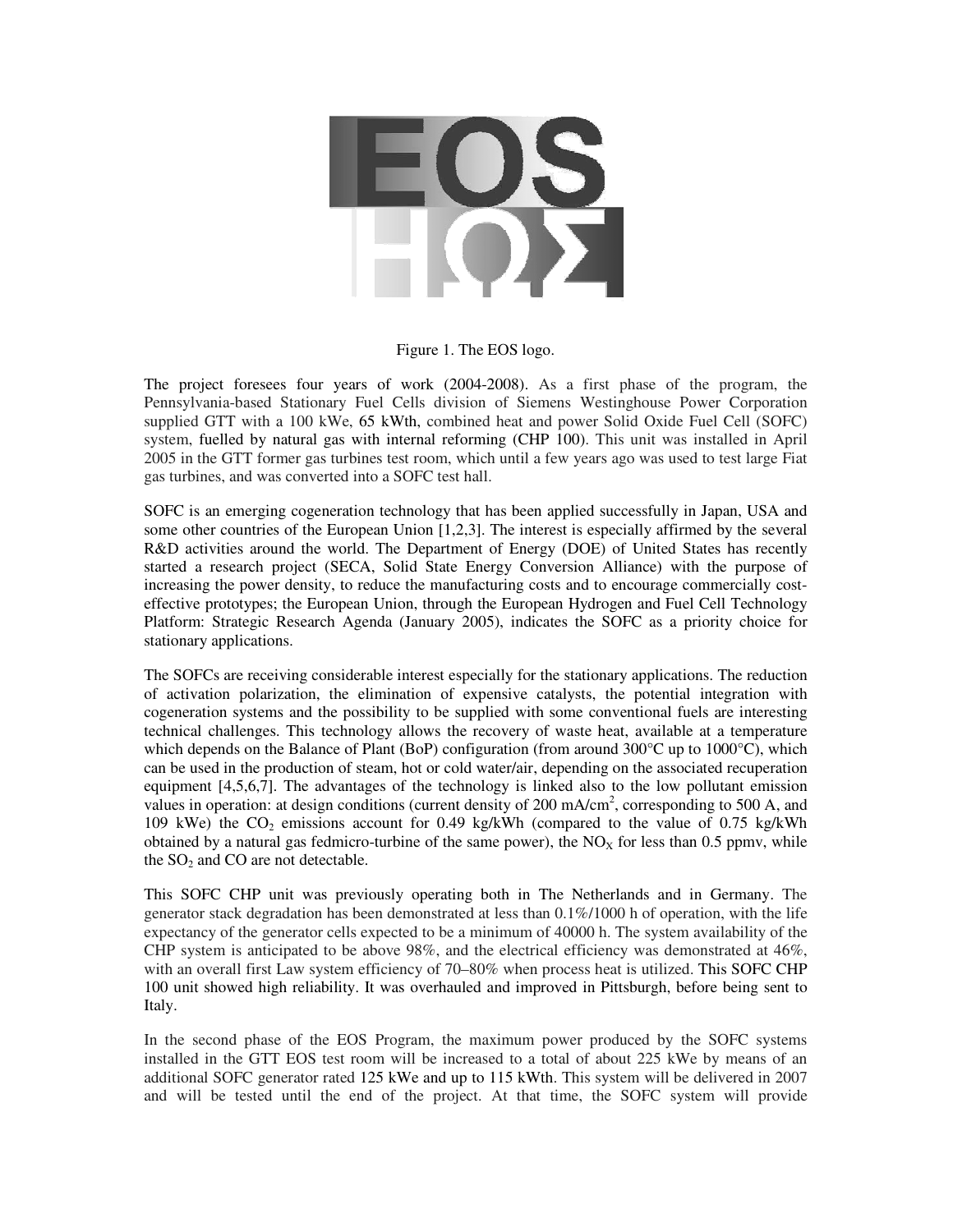approximately 50% of the industrial district's energy requirements. The thermal energy from the fuel cells will be used for heating and air-conditioning of GTT offices.

The Siemens SOFC system will be part of a network of fuel cells being developed in the Regione Piemonte by private and public enterprises in cooperation with the Politecnico di Torino and Hysylab. In particular the EOS test site is expected to be a big source of information about this technology, and a chance of training for young scientists, engineers and technicians. At the same time, GTT's aim is to develop its personnel skills in fuel cell service tasks – i.e. assembly, disassembly, repairing and refurbishment – in order to be the European partner of SWPC, the recognized world leader in SOFC technology. A Web-site [8] provides further information the EOS project.

This paper deals with the main safety aspects of the design of both the fuel cell unit and the test site. Even if hydrogen is not the primary fuel of this system, it is produced in the reforming section of the unit and it represents the actual reagent of the electrochemical reaction at the anode surface. The main safety aspects of the system are related to the actual fuel, i.e. natural gas, but it reasonable to consider this paper as strictly related with the topic of hydrogen handling. The Hazard and Operability Study (HAZOP) is so focused on natural gas risks: if a direct hydrogen supply is designed, the HAZOP study will be updated.

## **2.0 DESCRIPTION OF THE PLANT**

## **2.1 The CHP 100 SOFC Field Unit**

The 100 kWe SOFC power system consists of the Generator Module, the Electrical Control System, and four major subsystems: Fuel Supply System (FSS), Startup Steam Supply System (SSS), Thermal Management System (TMS), and Heat Export System (HES). An isometric view is shown in Fig. 2.

The Generator Module contains the SOFC stack, including electrical interconnections, air-cooled power leads, fuel pre-reformer and reformer, air distribution manifold, depleted fuel combustion section and exhaust piping. Humidification for natural gas reforming is obtained by re-circulating and mixing a portion of the spent fuel from the cell stack exit with the incoming fuel using an ejector. The high pressure motive gas stream for the ejector is the incoming fuel stream. The quantity of fuel recirculated can be varied by bypassing a portion of the incoming fuel and mixing it with the recirculated spent fuel upstream of the ejector.



Figure 2. View of the SOFC field unit. (Courtesy of Siemens Westinghouse Power Corporation).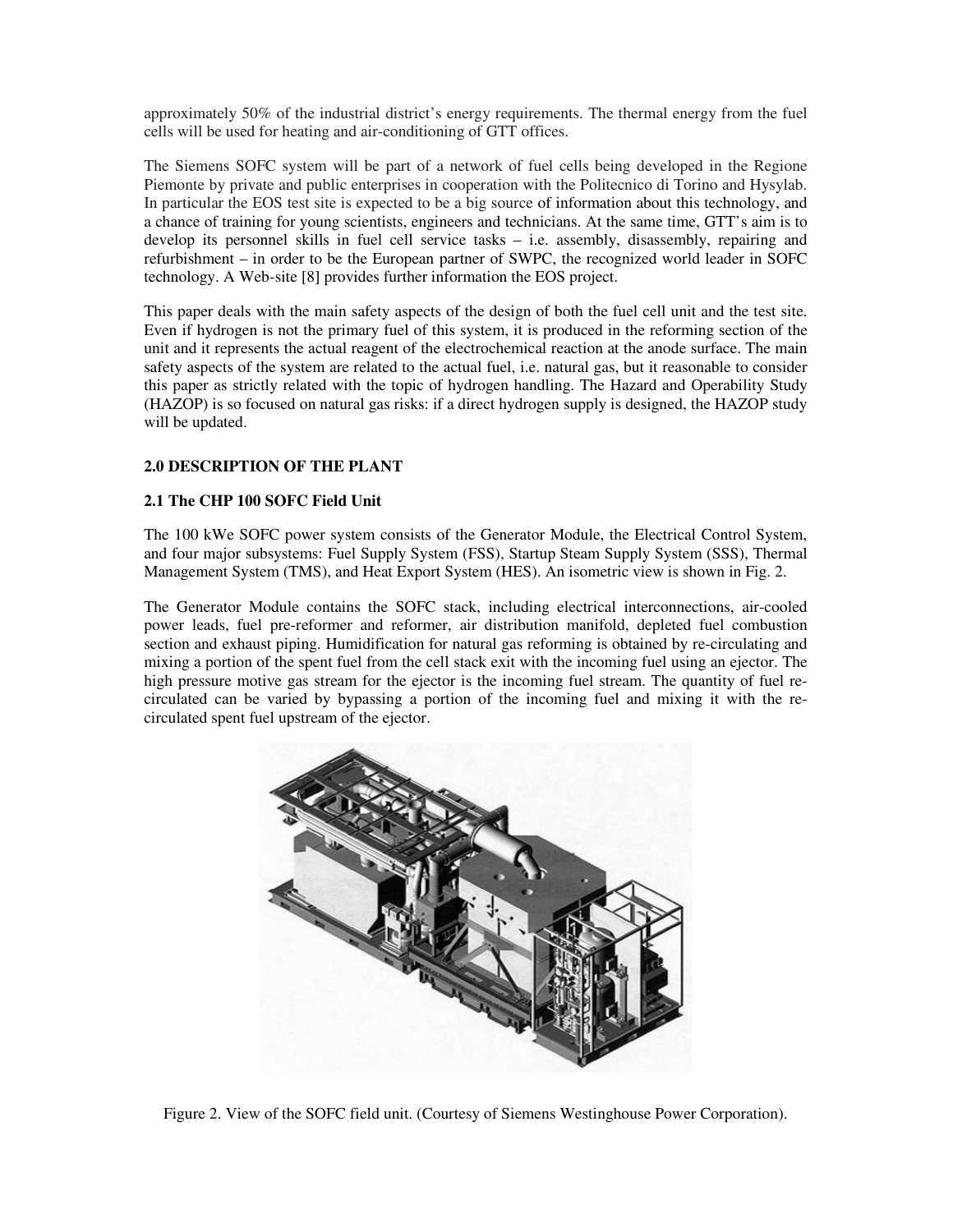The Electrical System includes a Programmable Logic Controller (PLC), power conditioning and switching equipment, DC power dissipater, instrumentation interface, and operator interface. The PLC performs all data acquisition and proportional control functions, including gas mass flow control, electric heater (temperature) control, fuel bypass control, and generator current control, based on operator setpoints inputs. The PLC also controls the positions of solenoid valves and relays based on operator inputs and predetermined alarm mode transition states.

The purpose of the Fuel Supply System (FSS) is to provide a specified flow rate of desulfurized natural gas to the SOFC Generator during normal operation and to provide NH mix gas – 96% nitrogen, 4% hydrogen – to the fuel side of the SOFC whenever the generator is hot and not drawing current. Natural gas is supplied to the Fuel Supply System from high pressure pipeline at the site. The gas is desulfurized in two pressure vessels arranged in parallel so that the desulfurization catalyst may be changed in one vessel while the other vessel is in service. Nitrogen metered through a flow orifice can be used to purge the desulfurizers during the catalyst changing operation, and will automatically actuate to depressurize and purge the desulfurizers in the event of a system trip. The desulfurizers are protected against over pressurization by rupture disks. The natural gas pipeline is protected against over pressurization by a spring operated relief valve. During automatic depressurization, the desulfurizers are isolated from the generator and depressurized at a controlled rate through orifices. During upset conditions, when the generator is hot and not drawing current, NH mix is supplied to the ejector.

The Startup Steam Supply System (SSS) consists of an electrically heated boiler, a water storage tank, boiler feedwater pump, mass flow turbine meter, electrically actuated control valve, startup vent valve, and piping with electric heat trace. The purpose of the system is to provide stream for natural gas reforming during the startup sequence. The system operates only during startup and is shut down once the RUN state is reached, which is the normal long term operational state, wherein the SOFC module will supply a constant DC current in response to an operator input setpoint.



Fig. 3 provides a simplified scheme of the CHP system with main devices.

Figure 3. Simplified scheme of the CHP 100 SOFC Field Unit and the HES.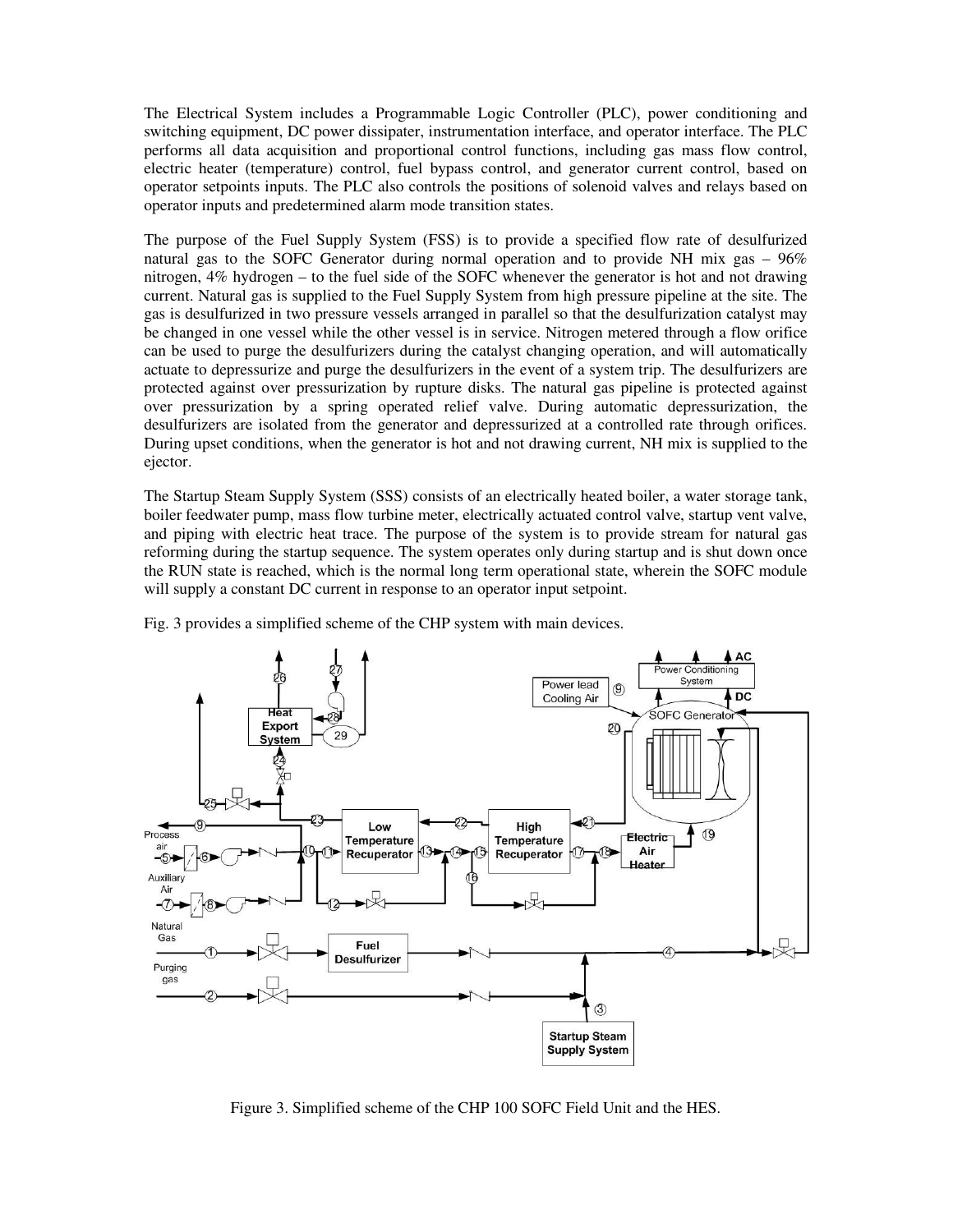The purpose of the Thermal Management System (TMS) is to provide a specified flow rate of preheated air to the air side of the SOFC during normal operation and during hot upset conditions. The system consists of two process air blowers, one auxiliary air blower, two regenerative heat exchangers (high and low temperature recuperators), two electric air preheaters, electrically actuated bypass valves for the recuperators, and a mass flow meter. The process air mass flow rate is controlled by varying the speed of the auxiliary blowers. The process air mass flow rate is controlled by varying the speed of the auxiliary blowers. The auxiliary blower operates during upset conditions when the main blowers are nor running. The recuperators are used to recover waste heat from the generator exhaust and to use it to preheat the process air to the required inlet temperature. Process air can be bypassed around one or both recuperators to obtain the proper preheat. The electric air heaters are used to heat the generator during startup and as supplement to provide fine temperature control if needed during normal operation.

The purpose of the Heat Export System (HES) is to generate hot water to be supplied to the district heating system. Although this system is in the customer's scope, certain conditions were considered as they might relate to the balance of the system.

### **2.2 The Thermal Utilization System**

The stack exhausts pass in the exhaust-water heat exchanger of the HES, where heat is transferred to the secondary fluid that is heated up to 105°C. In order to keep the water flow in temperature conditions next to those of the GTT thermal systems, the TUS is split in a primary and a secondary circuit, through a superheated water-water heat exchanger. In this way, the new plant is not thermally influenced from the operating conditions of the HES and the warm water is obtained (in the secondary circuit) in conditions optimal for the satisfaction of the demands of the users. The values of the primary circuit water temperature can be affected by the different operational states of the SOFC power unit.

In the secondary circuit there is a three-velocity pump (manually regulated at every change of season summer-winter-summer) and a spillage manifold of the water flows (circulated by constant capacity pumps) directed to the users. In winter the hot water of the main manifold is directed to two heat collectors (that of the EOS Offices and that of the East Offices) already fed by water heated from the GTT traditional thermal station. In this way, the integration between GTT and SOFC heating system is possible.

The EOS Offices are characterized by a winter thermal need of  $40 \text{ kW}_t$ . This power will be supplied by the cell operating in nominal conditions of operation. If this heat will not be available (e.g., in correspondence of low values of electrical current production or for a stop of the CHP100), the GTT existing system will supply the required thermal power. If the heat from the cell will exceed the 40  $kW_t$  (in nominal condition of operation or for high values of current), the main GTT offices will absorb the surplus.

In summer, the absorption chiller is fed with the water coming from the manifold, in order to produce cooled water for the conditioning of EOS Offices The regulation of the GTT existing electric cooling system and the absorption chiller system will follow an on/off logic of operation: the running of the absorption chiller will determine the stop of the GTT existing cooling system. In case of low current production or if the cell will stop, the offices will be conditioned by the old GTT system. Concerning the cooling of the EOS Offices  $35 \text{ kW}_t$  are necessary, for whose production the absorption chiller requires 50 kW<sub>t</sub> of hot water. The system is completed from the circuit of the cooling tower that will disperse the heat of the condenser.

When the SOFC produces an amount of heat exceeding the 50 kW<sub>t</sub> of the chiller, an air dissipator of thermal power disperses the heat not used. The dissipator has been designed for the maximum thermal power that can be produced from the CHP100 and the forthcoming cell. Therefore it represents an additional safety device for the whole system.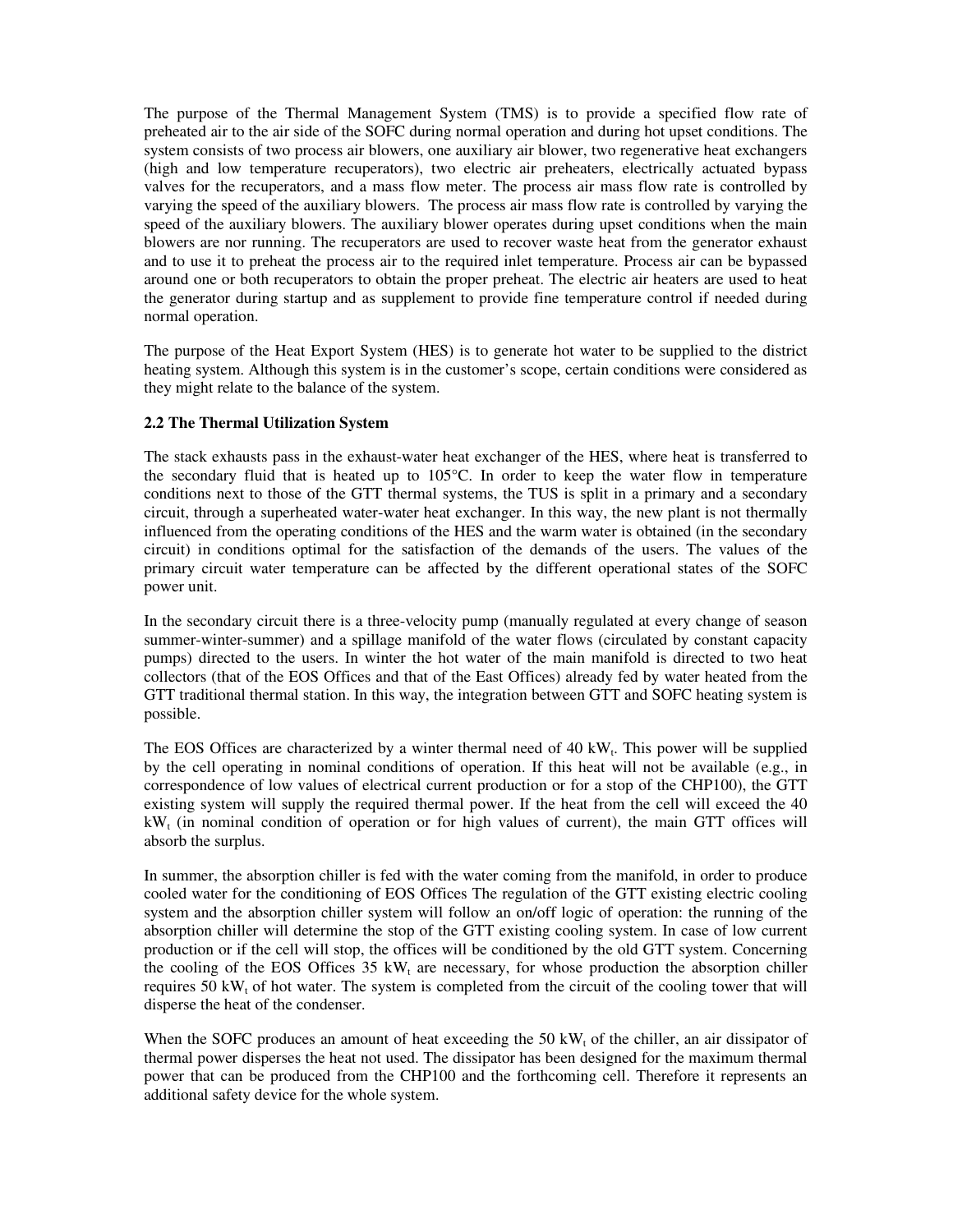### **3.0 HAZARD AND OPERABILITY STUDY OF THE SOFC POWER UNIT**

A Hazard and Operability Study (HAZOP, [9]) was carried out by SWPC in order to identify those design characteristics, potential hardware failures, or human errors associated with the design of the SOFC power system which could lead to a potentially hazardous condition (injury, fatality), loss of performance, or equipment failure.

The scope of the study was limited to review of the 100 kWe SOFC power system Piping and Instrumentation Diagrams (P&IDs). This analysis focused on the 100 kWe SOFC power system. Failures of the feed gas storage systems (natural gas, NH mix, and nitrogen supplies) were not explicitly analyzed except for their impacts on the safety of the SOFC power system. Utility systems (electric power and building ventilation) were not specifically evaluated except to determine the impact of local loss of utility service on the component being reviewed. The review included operating and emergency procedures and practices as they might apply to individual deviations and guidewords, but no formal review of procedures or practices was conducted. No explicit review was conducted of the general site facilities, except for their impacts on specific failure modes and responses.

## **3.1 HAZOP Methodology**

A HAZOP team consisting of members from various disciplines was assembled by SWPC to review the Piping and Instrumentation Diagrams (P&IDs). The review was conducted in two groups of session: HAZOP I and HAZOP II. HAZOP I placed particular emphasis on the RUN condition, which is the normal long term operational state, wherein the SOFC module will supply a constant DC current in response to an operator input setpoint. HAZOP II addressed the transitional operating states with particular attention to STOP and SSTOP. The STOP state is the first state in the sequence of normal shutdown events, while SSTOP is the safety stop, which occurs for those more serious conditions having the possibility of being harmful to personnel within the immediate vicinity of the demonstration unit, or of possibly causing significant unrecoverable damage to the cell stack or other support equipment [10]. The sessions were conducted following the guidelines given in a report of US Directorate-General of Labour [11].

In general sense, a hazard is defined either as any characteristic of a plant, system, process, operation which represents a potential for an accident, or an event or combination of events within an operating environment which may lead to an accident.

It should be recognized that all plants, processes, and operations contain hazards. The goal of a HAZOP is to identify these hazards, as well as, corresponding design features or actions, which might reduce the probability of the hazard occurring or the effects should the hazard occur.

The HAZOP process begins by identifying the components and their intended functions using process and instrumentation diagrams (P&IDs). Once a deviation is determined to be plausible and all potential consequences are explored, the system is evaluated for mitigation features. If it is determined that the system has adequate methods for mitigating the potential consequence (i.e., the hazard has low probability with minimal consequence), the next deviation is examined. If additional evaluation or redesign is necessary, the consequences and probabilities of the hazards are ranked and recorded. Action or recommendations are made at this point.

The ranking process uses a two number system, consisting of a relative consequence and relative frequency of occurrence. Many actions items are assigned a rank value, from one (least severe) to five (most severe). Frequency levels range from one (event has been postulated, planned for, but not known to have occurred) to five (event has happened frequently in the past, i. e. equal to or greater than once per month) as well. See Tab. 1 for further details.

A ranking priority number (RPN) is calculated as the product of the consequence level and the frequency level for each item. The RPN is an indication of the relative risk between items: the higher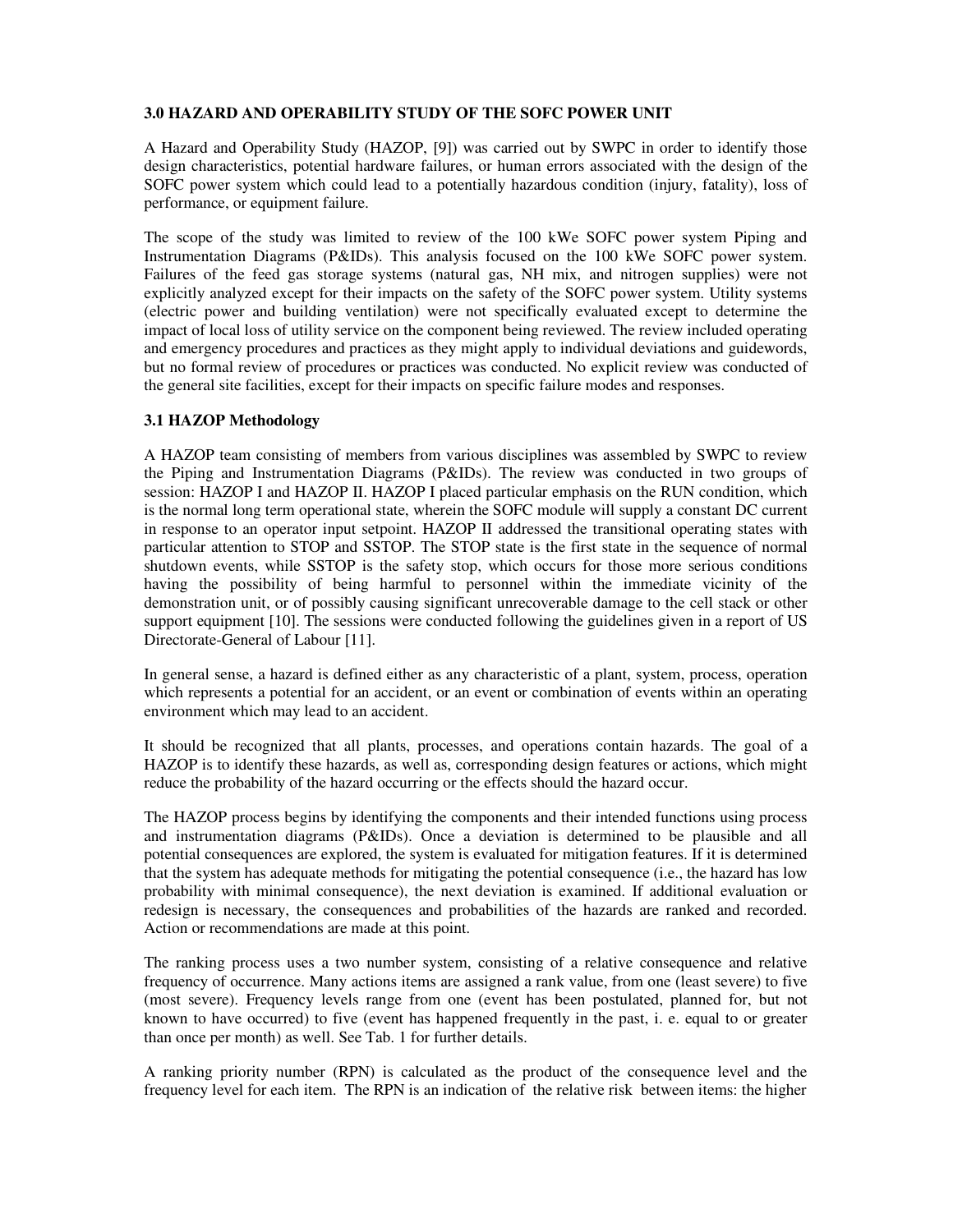Table 1. HAZOP consequence and frequency levels.

| <b>CONSEQUENCE LEVELS</b> |                                                                                              |  |
|---------------------------|----------------------------------------------------------------------------------------------|--|
| 5                         | Potential for fatalities, substantial plant damage, or significant cell damage               |  |
| $\overline{4}$            | Potential for injuries, plant damage, or cell damage                                         |  |
| 3                         | Potential for injuries, unit shutdown, non-compliance, environmental impact, or test article |  |
|                           | damage                                                                                       |  |
| 2                         | Process slowdown or localized equipment damage                                               |  |
|                           | System maintenance/repair required                                                           |  |
| <b>FREQUENCY LEVELS</b>   |                                                                                              |  |
|                           | Has happened frequently in the past (equal to or greater than once per month)                |  |
| 4                         | Has happened relatively frequently in the past (equal to or greater than once per year)      |  |
| 3                         | Has happened relatively infrequently in the past (equal to or greater than once every five   |  |
|                           | years)                                                                                       |  |
| $\overline{2}$            | Has happened very infrequently in the past (once per unit lifetime)                          |  |
|                           | Even has been postulated, planned for, but not known to have occurred                        |  |

the RPN, the higher the risk. The items are sorted in order of descending RPN, resulting in a list of action items ranked by risk.

#### **3.2 HAZOP Results**

The 100 kWe SOFC power system HAZOP resulted in the identification of potential hazards. The HAZOP team identified suggestions for management consideration to help reduce the likelihood or to mitigate the consequences of potential hazards.

The safety hazards associated with the 100 kWe SOFC power system are similar to those associated with any natural gas fueled power system. The principal safety hazard is associated with gas leakage in such quantity as to pose the risk of ignition (fire) or explosion. Secondary safety hazards are the risk of insulation fire, personnel burn injury, and of electrical shock. The presence of pressurized gas supplies and electric heaters introduce pressure and temperature as possible hazards.

The HAZOP reviewed the physical design and operation to identify deviations from the intended operation which could result in a hazard or operational problem. In addition to safety related hazards, economic hazards, such as damage to the generator system and unplanned system outage were also considered as part of this study. The most important non-safety related hazard was damage to the fuel cells due to any of the following: high temperature, high current or low fuel flow (i.e. fuel utilization), loss of air flow, reduction of the air electrode, and oxidation of the fuel electrode. Damage of concern to the other generator module components included: carbon formation in the reformer and prereformer (low O/C ratio), poisoning of the reforming catalyst (sulfur exposure), high canister temperature, and high power lead temperature. Damage to these components could lead to expensive and time consuming repairs.

Recommendations from HAZOP study are provided in [9]. Tab. 2 and Tab. 3 contain a synthesis of implemented actions, ranked by RPN: only the highest risk items are listed. In general, the recommended action items add redundancy to the system making the postulated deviation non credible.

Some of the identified safety and operability hazards from this study include potentials for: explosion, electrical shock, burn injury, fire risk, equipment damage, decreased generator performance.

The SOFC unit actually carries: 7 detectors for combustible gas (field calibrated for percentage of methane lower explosion limit), 1 temperature detector (Low level alarm at 60 °C; High level alarm at 71 °C), 2 smoke detectors. The highest alarm level of each can activate the SSTOP condition. Tab. 4 describes the locations of the sensors. These devices are able to detect hydrogen as well.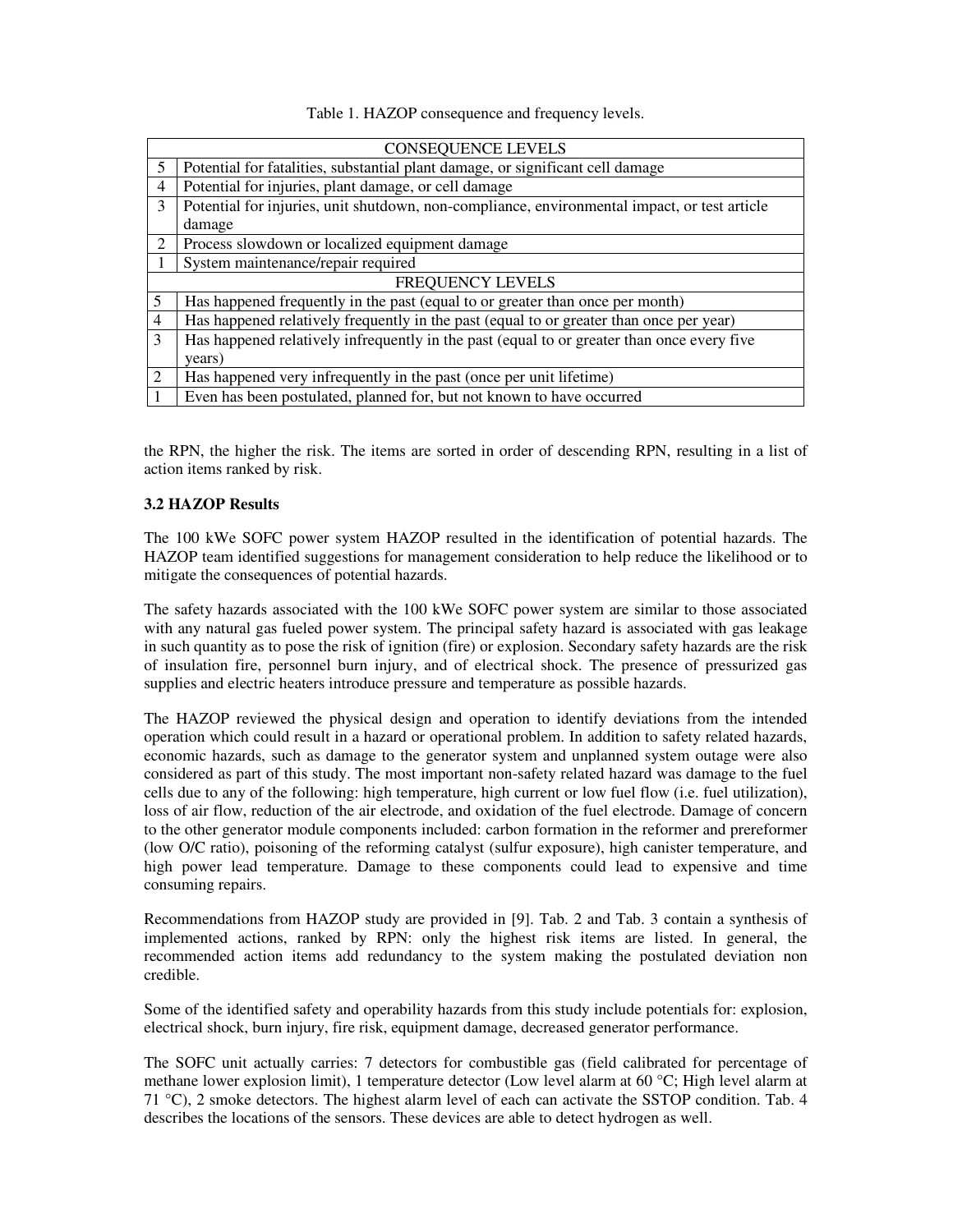| Rank           | <b>RPN</b> | System     | Implemented action                                         |
|----------------|------------|------------|------------------------------------------------------------|
|                | 15         | <b>FSS</b> | SOFC combustible gas detection and alarm system            |
| $\mathfrak{D}$ | 15         | <b>FSS</b> | FSS module ventilated to room                              |
| $\overline{4}$ | 15         | <b>FSS</b> | Redundant vent valves                                      |
| $\overline{5}$ | 15         | <b>FSS</b> | Excess flow check valve in fuel supply line                |
| 6              | 12.        | <b>FSS</b> | SOFC combustible gas detection and alarm system            |
|                | 12         | <b>FSS</b> | FSS module ventilated to room                              |
| 8              | 8          | <b>TMS</b> | Blower speed ramp rate limited within the programmable VFD |
| 10             | 8          | <b>FSS</b> | Two PNOZ sensors: control on lower and alarm on deviation  |
| 13             | 8          | <b>FSS</b> | Redundant pressure switch and alarm; parallel pressure     |
|                |            |            | regulator; manual isolation valve locked open              |

Table 2. HAZOP I (RUN condition) implemented actions.

Table 3. HAZOP II (STOP & SSTOP conditions) implemented actions.

| Rank         | <b>RPN</b> | System     | Implemented action                                     |  |
|--------------|------------|------------|--------------------------------------------------------|--|
|              | 15         | <b>TMS</b> | Second blower in parallel                              |  |
| $\gamma$     | 15         | <b>TMS</b> | Frequent battery and UPS checks; backup blower/ejector |  |
|              |            |            | operating on bottled air (or battery)                  |  |
| $\mathbf{a}$ | 10         | <b>TMS</b> | Second check valve in parallel                         |  |
|              | 10         | <b>TMS</b> | Maintenance to prevent aux blower hose detachment      |  |
|              |            | <b>FSS</b> | FC solenoid valve in point 4 (see Fig. 3)              |  |
|              |            | <b>TMS</b> | Passive backup air                                     |  |
|              |            | <b>FSS</b> | Combustible gas detector in process air intake         |  |

Table 4. Detector locations.

| Type                  | System     | Location                                      | Alarm Levels                   |
|-----------------------|------------|-----------------------------------------------|--------------------------------|
| Combustible Gas FSS   |            | Top of cabinet near ventilation fan 1 (by     | LV1=25% Methane LEL            |
|                       |            | valve rack)                                   | LV2=40% Methane LEL            |
|                       |            |                                               | $LV3=60\%$ Methane LEL         |
| Combustible Gas       | <b>FSS</b> | Top of cabinet near ventilation fan 2 (by     | $LV1=25\%$ Methane LEL         |
|                       |            | desulphurizer)                                | LV2=40% Methane LEL            |
|                       |            |                                               | LV3=60% Methane LEL            |
| Combustible Gas       | <b>FSS</b> | Top of cabinet near ventilation fan 3 (in     | LV1=LV2=10% Methane LEL        |
|                       |            | steamer compartment)                          | $LV3=25\%$ Methane LEL         |
| Combustible Gas       | <b>GEN</b> | Top of cabinet near ventilation fan 1         | $LV1=25\%$ Methane LEL         |
|                       |            |                                               | $LV2=40\%$ Methane LEL         |
|                       |            |                                               | LV3=60% Methane LEL            |
| Combustible Gas GEN   |            | Top of cabinet near ventilation fan 2         | $LV1=25\%$ Methane LEL         |
|                       |            |                                               | $LV2=40\%$ Methane LEL         |
|                       |            |                                               | $LV3=60\%$ Methane LEL         |
| Combustible Gas       | <b>GEN</b> | Above preheater (top of non-combustible)      | $LV1 = LV2 = 10\%$ Methane LEL |
|                       |            | gas compartment)                              | $LV3=25\%$ Methane LEL         |
| Combustible Gas       | <b>TMS</b> | Near the process air inlet filter (to detect) | $LV1 = LV2 = 10\%$ Methane LEL |
|                       |            | combustible gas in the process air supply)    | $LV3=25\%$ Methane LEL         |
| Temperature           | <b>FSS</b> | Top of cabinet above the desulphurizer        | LV1=LV2=60 $\degree$ C         |
|                       |            | tanks                                         | LV3=71 $\degree$ C             |
| <b>Smoke Detector</b> | E&C        | Top center of the I&C cabinet                 | $LV1=LV2=0$                    |
|                       |            |                                               | $LV3=1$                        |
| <b>Smoke Detector</b> | E&C        | Top right of the EDS cabinet                  | $LV1=LV2=0$                    |
|                       |            |                                               | $LV3=1$                        |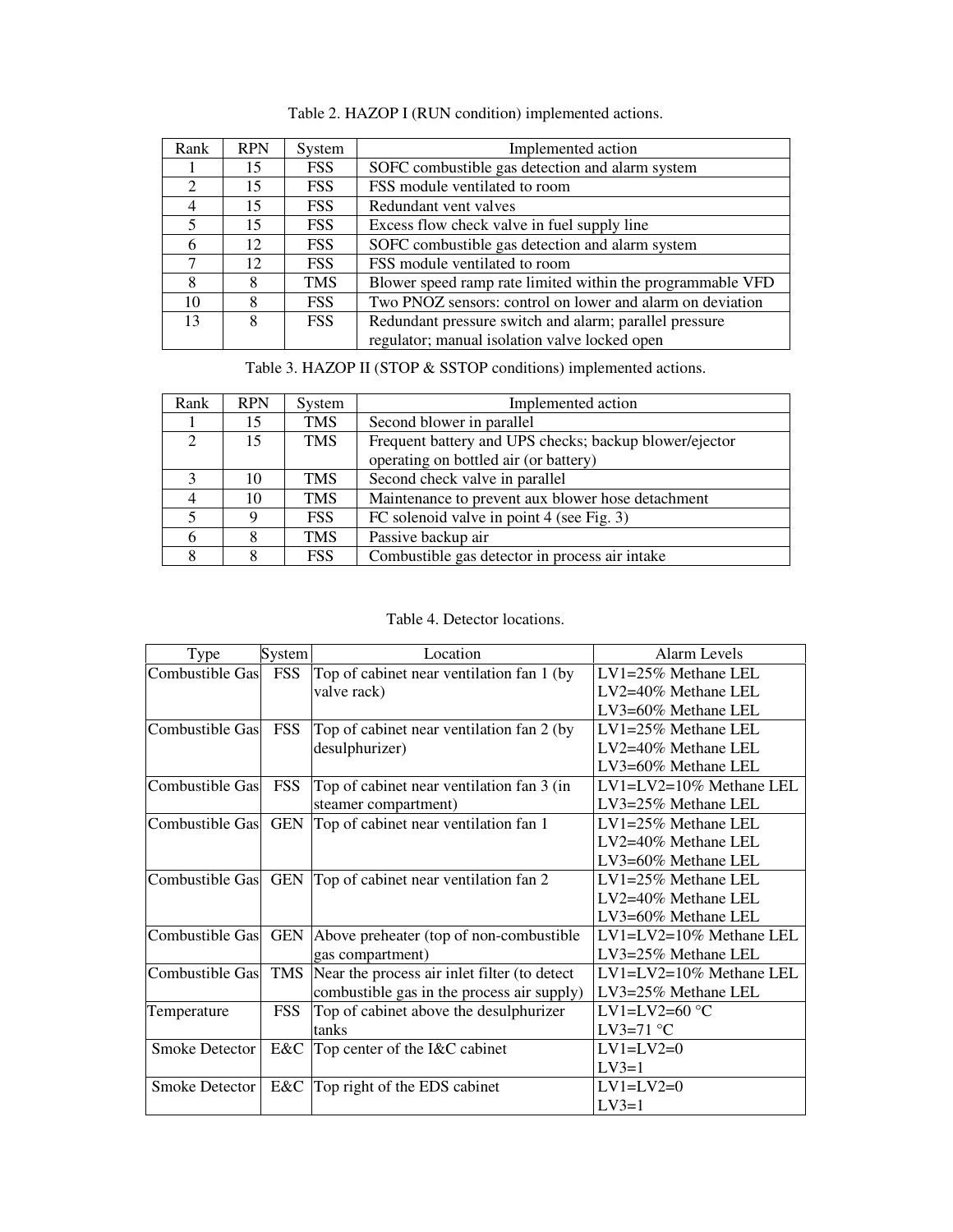#### **4.0 SITE HAZARD RATING**

In the last 10 years, the RC&S activity concerning the production, storage, transport and utilization of hydrogen in the energy field is becoming a topic of particular importance. Nevertheless, the codes and standards already produced and adopted are very few: the emanation of a International Standard by a international organization (such as ISO and IEC) requires several years of discussion, and the standards available are limited.

The ISO/TC 197 Hydrogen Technologies (whose goal is RC&S concerning hydrogen in the energy field) has produced the ISO/TR 15916:2004 Basic considerations for the safety of hydrogen systems, which provides an informative reference for the separate standards as a common, consistent source of safety related hydrogen information, while detailed safety requirements associated with specific hydrogen applications are treated in separate International Standards under discussion. This Technical Report has not been yet adopted in Italy: at present, the GC06 Tecnologie dell'Idrogeno of CTI, mirror group of ISO/TC 197, is in the phase of translation of such TR in order to consider it for adoption in Italy.

In the frame of ISO/TC 197, there is a discussion about the launch of a New Work Item on hydrogen detectors to be used in refueling stations and stationary applications, as suggested by Japan. Some of the authors of this paper participate.

The IEC/TC 105 Fuel Cell Technologies (whose goal is RC&S concerning fuel cells) has produced the IEC 62282-2:2004 Fuel cell technologies – Part 2: Fuel cell modules, which provides the minimum requirements for safety and performance of fuel cell modules. Even in this case, the standard has not been yet adopted in Italy.

The RC&S activity in Italy has produced, at present, the draft of a technical specification concerning the design, construction and operation of plants for the distribution of gaseous  $H_2$  in automotive, approved in 15/06/2004 by the Comitato Centrale Tecnico Scientifico for fire protection (C.C.T.S.) (WG coordinator Ing. Ceccherini); the draft moves from a fire protection regulation of a plant for the distribution of natural gas in automotive, and a new element is the on site hydrogen production plant. This draft can represent a reference for the hydrogen production sites, but does not applies specifically to an installation of a fuel cell in an industrial context (EOS project).

Consequently, the RC&S which have been applied in the EOS project are those related to heat production systems fed by natural gas, and every decision has been made in accordance with the local office of the Fire Protection Agency (Vigili del Fuoco).

Acting in accordance with the procedure laid down in Italian regulations (D.M. 04/05/98, [12]), a site hazard study has been performed, and its results have been provided to authorities (Italian National Fire Protection Agency).

The 100 kWe SOFC field unit is located at the Gas Turbine Technologies facilities in Torino. A layout of the EOS test hall is shown in Fig. 4. The hall status in April 2005 is shown in Fig. 5.

The hall was designed to house large gas turbine up to 140 MW for test purposes. The hall has an area of 40 m x 20 m, with a height of approximately 13 m: it can be accessed through several iron doors (fire resistance 30 minutes): the biggest is 4 m wide and without limits in height. The building skeleton is made of steel pillars and steel I beams: the curtain walls are made of 25 cm-thick clay bricks (fire resistance rated 120 minutes). A 100 tons crane can move on the whole area. Natural light is provided by a window near the SOFC and large glass surfaces at the roof level. The field unit will be placed directly on the concrete floor previously built for gas turbines. All the devices are located on the ground line: there are no underground rooms.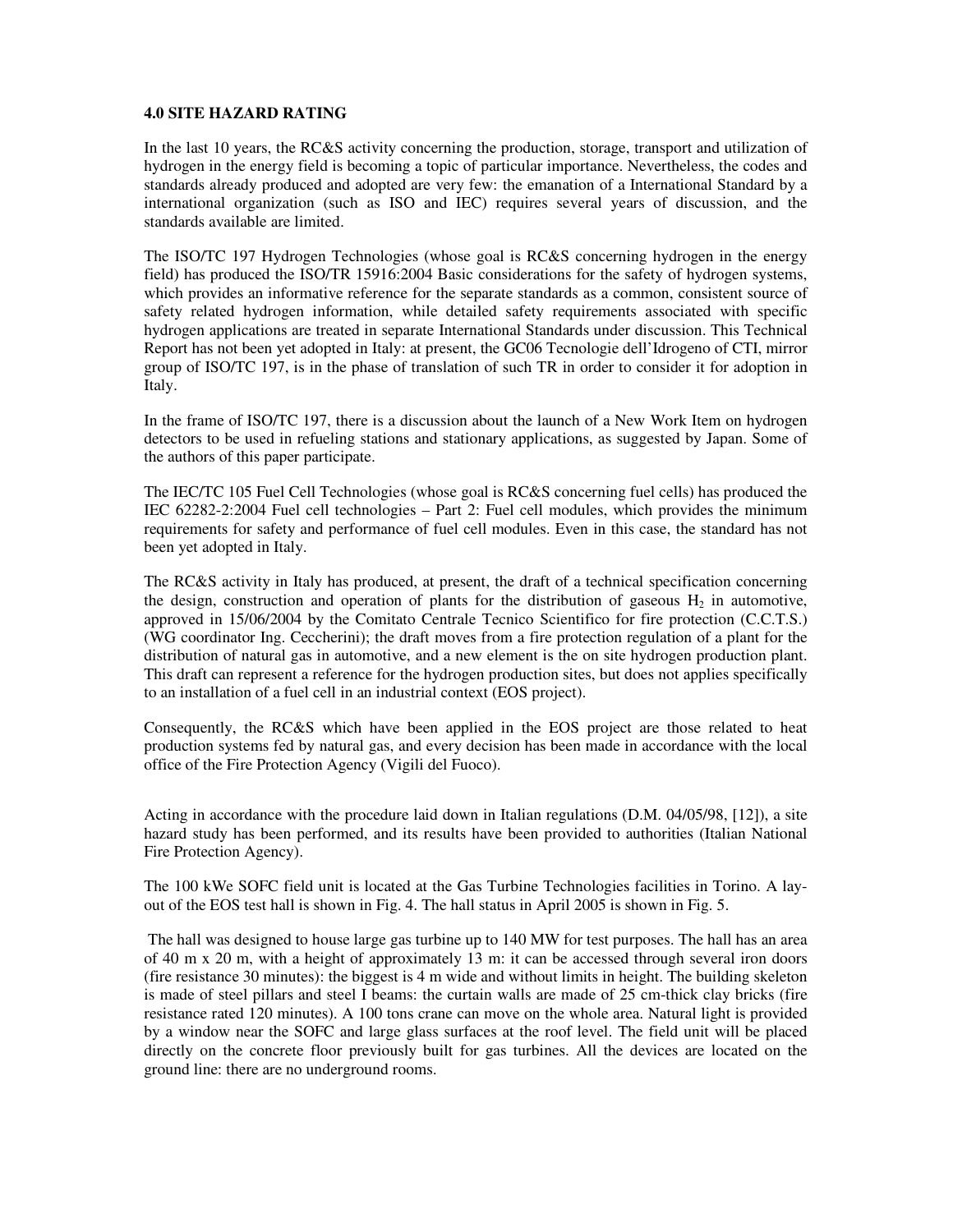

Figure 4. Lay-out of the EOS test hall.



Figure 5. The EOS test hall in April 2005.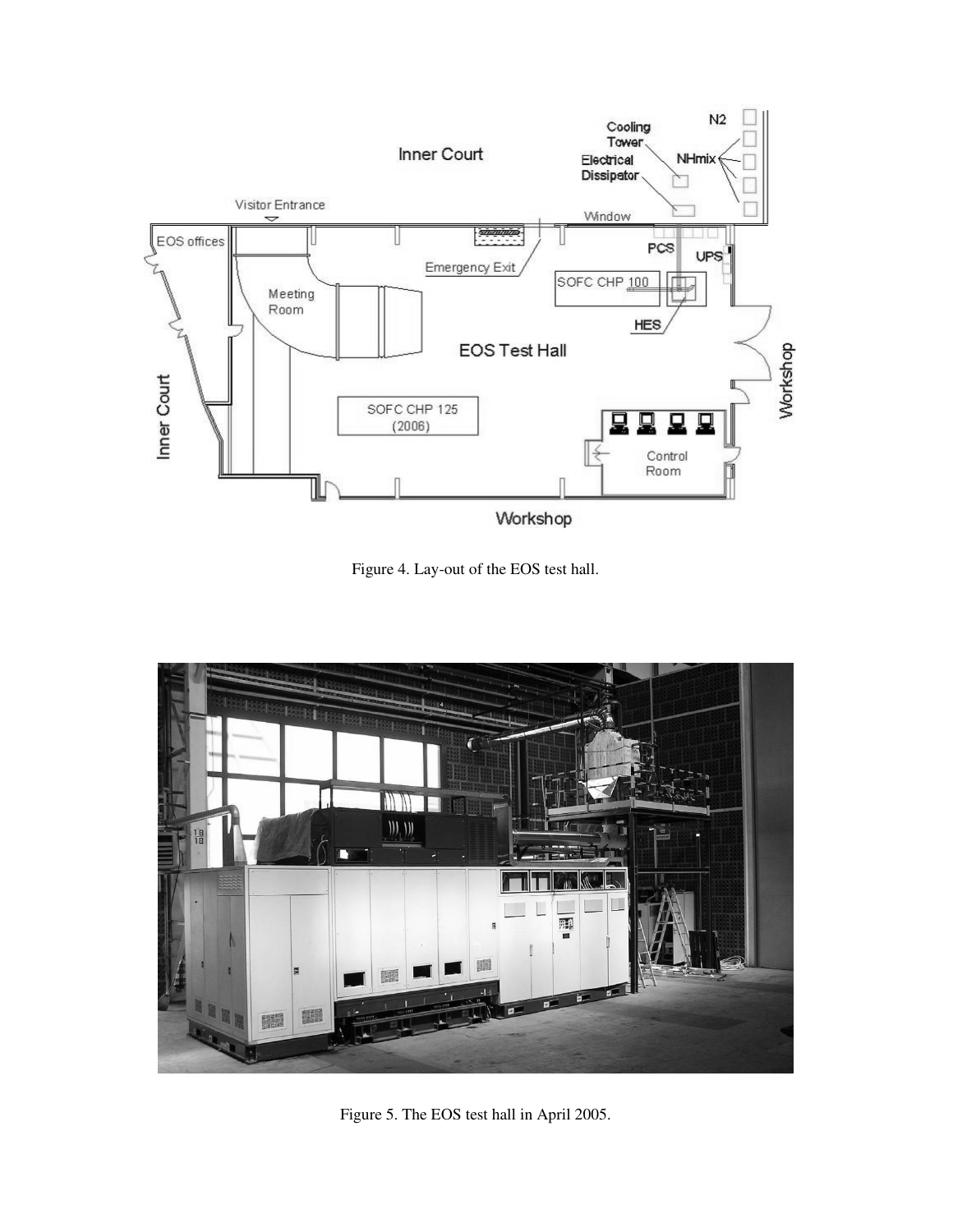The SOFC field unit operates on site natural gas. In addition, it requires an available supply of two purge gases: one is a mixture of  $N_2$  and  $H_2$ , referred to as NHMIX, and the other is pure nitrogen. In addition, whenever the desulfurizers are changed, the pressurized natural gas system will be purged through a vent line. The locations of NHMIX and nitrogen bottles are shown in Fig. 4. The site is connected to the 5 bar distribution grid through a gas reducing station: in this gas reducing station, the pressure is reduced to the 4 bar supply pressure of the SOFC unit.

There are still no regulations about fuel cell generators, the SOFC system has therefore been considered as a heating plant rated less than 350 kW.

The enclosures for the SOFC Fuel Supply System and Generator Module are the only enclosed spaces that contain combustible gas. These enclosures will be ventilated and exhausted, maintaining negative pressure within the enclosure. The source of ventilation air will be the room, and the discharge of enclosure ventilation air will be into the room. The enclosure and the exhaust will be monitored for combustible gas concentration. In addition to the safety systems supplied by SWPC, two gas detectors have been placed, in the FSS skid and near the point where the methane supply line reaches the FSS skid. These additional gas detectors are connected to an automatic valve at the combustible supply line, outside the building, and to several ventilators near the glass surfaces at the roof level. Thus, high gas concentration will cause the closure of the gas supply line, the ventilators start,

The gas supply line will be manually closed and locked at the end of each SOFC run, in order to allow safe maintenance of the power unit.

Most of the electrical equipment that represents a potential source of ignition is located in cabinets separated from areas where the combustible gas is routed. Ventilation required to cool this electrical equipment will be conveyed from a source of nonhazardous outdoor air. The ventilation will maintain the electrical equipment cabinets at positive pressure relative to the room environment. Thus, those cabinets will be maintained as nonhazardous volumes. Other locations, such as TMS skid, electrical equipment are declared by SWPC as either explosion proof or non sparking.

For the safety of personnel, red emergency stop (mushroom) buttons are located on the front and back panels of the SOFC field unit.

The SOFC field unit has been incorporated in the test hall existing emission license, which was issued for gas turbine tests. The purpose changes of the facility have reduced the emission levels (air pollution, noise and solid waste) and the consequences for the safety of the site (fire/explosion hazard). The estimated 100 kWe field unit stack emissions for the various operating states are provided by the fuel cell producer [13].

The SOFC unit is a rather benign electric energy producer. The only moving parts are the process air blowers. Therefore, it is relatively quiet, with major noise contributors being the air flow turbulence, and electrical noise from the PCS. The expected sound power level generated by the SOFC system is less than 75 dbA at 1 meter from the field unit enclosure. Blower inlet silencing and additional selective acoustic insulation can be applied to achieve acceptable sound emission levels.

In the EOS test hall there is a former gas-turbine exhaust duct, which is has been converted in meeting room with 25 seats (see Fig. 4): due to their former purpose, the room walls withstand temperatures over 400 °C. The frontal window will be made of glass with fire resistance rated 120 minutes. The test hall is from the meeting room only through fire resistant doors and smoke filters.

The test hall is equipped with two trailer-mounted powder extinguishers and a hydrant, for fire fighting purposes. The hydrant is supplied directly by the city waterworks, with a pressure of 5 bar and a flow rate of 2.5 l/s.